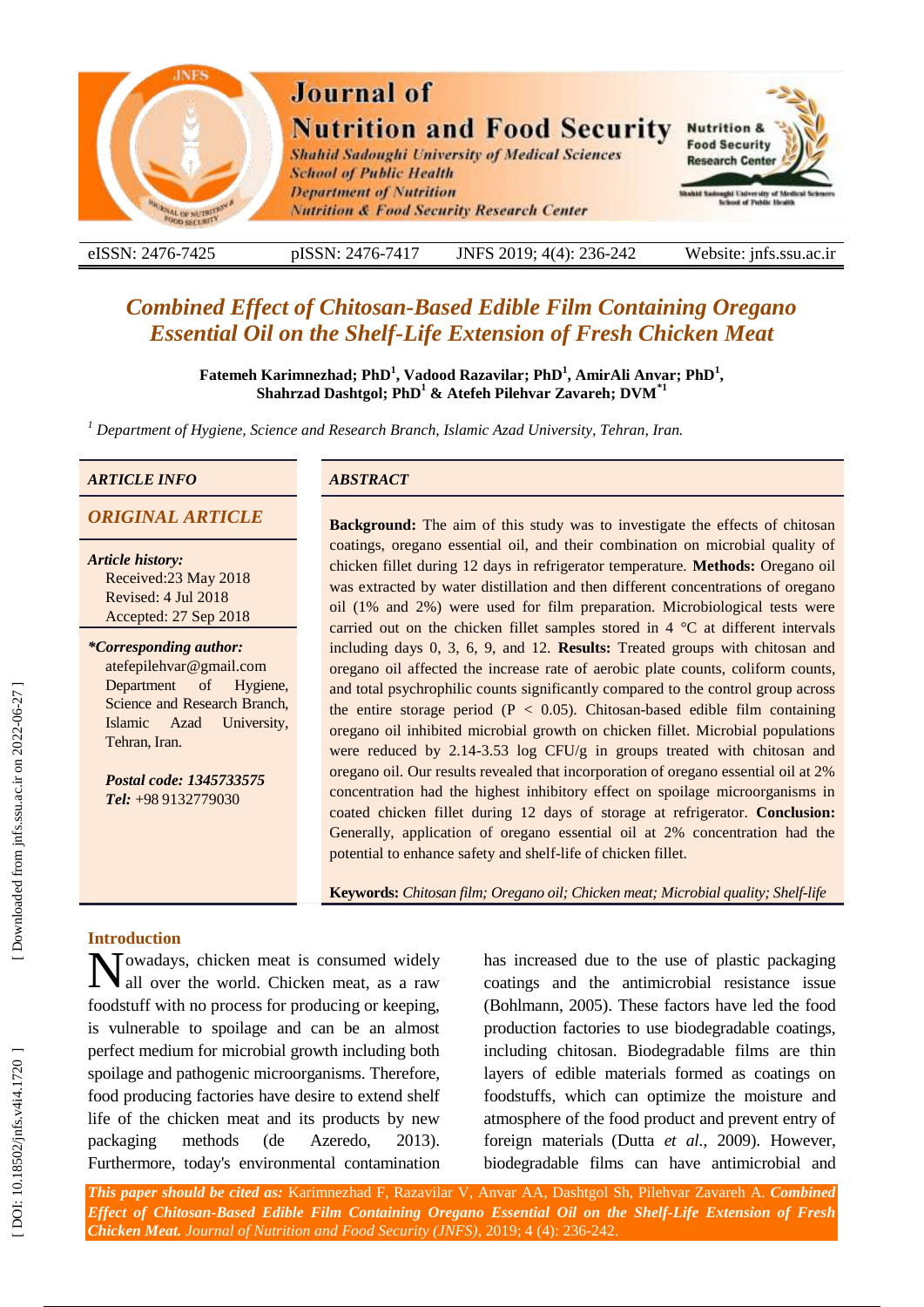antioxidant properties, which are enhanced by natural compounds such as essential oil (Pranoto *et al.*, 2005 ). Chitosan is a natural polysaccharide polymer, derived by deacetylation of chitin (Elsabee and Abdou, 2013 ). It is also considered as the generally recognized as safe (GRAS) by United States Food and Drug Administration (Kerch, 2015 ). Chitosan has been proved as a wide spectrum of antimicrobial activity against gram positive/gram negative bacteria and fungi. Biocompatibility, nontoxicity and biodegradability properties of chitosan make it suitable for the food preservation (Zimoch-Korzycka *et al.*, 2016). Ample evidence shows that chitosan can be used as edible films and coatings in various meat products (Lekjing, 2016, Petrou *et al.*, 2012 ) .

Recently, food producing factories have a positive attitude to use the extracts and essential oils from herbs to improve the foods' sensory parameters and shelf life (Botsoglou *et al.*, 2003 ). Previous studies reported that oregano essential oil ha high activity against microorganisms (Chouliara *et al.*, 2007 ). Considerable antimicrobial and antioxidant activity are related to phenolic monoterpens and carvacrol components (Alsaiqali *et al.*, 2016). Recently, application of chitosan and essential oils has increased in food coating to control the microbial populations and improve the shelf life of meat products. Various studies investigated the shelf life extension by chitosan as a dipping agent incorporation of oregano essential oil on modified atmosphere packaging (MAP ) for the extension of fresh poultry meat shelf life (Petrou *et al.*, 2012 ). Pomegranate juice dipping and chitosan enriched with Zataria multiflora had inhibitory effects on the microbial growth and chemical changes in chicken breast meat (Bazargani -Gilani *et al.*, 2015 ). Lekjing showed the preservative effects of chitosan -based coating with clove oil on quality and shelf life of pork sausage (Lekjing, 2016 ) .

Considering the above, the objective of this study was to evaluate the combined effect of chitosan -based edible film containing oregano essential oil on microbiological parameter of chicken meat.

# **Materials and Methods**

*Plant material and preparation of oregano essential oil: Origanum vulgare* subsp . plants were collected from Gorgan City, Iran, from July to September 2016. Identification of voucher specimen was carried out by Tehran University Herbarium, Iran. Essential oil was obtained from 50 g of dried plant material by hydro -distillation using Clevenger's apparatus for 3 h at 70 °C. Isolated oil dried over anhydrous sodium sulphate (Merck, Germany). Oregano oil was recovered and stored in screw capped bottles at 4 °C.

*Preparation of edible films :* A solution of chitosan (Sigma -Aldrich, USA) was provided by dissolving chitosan of high molecular (800,000 cps; >75% deacetylation degree) weight in powder in 100 ml of acetic acid (Merck, Germany) and stirring at 45  $\degree$ C for 3 h to obtain the final concentration 2% (w/v). The chitosan solution was filtered using a Whotman No. 3 filter paper and continued by vacuum filtration to remove any undissolved particles. To prepare chitosan solution with essential oil, 30% w/v of Glycerol (Sigma - Aldrich, USA) and 0.25% w/v of Tween 80 were added in film formation solutions. The pH of solution was adjusted to 5.8 by NaOH (Merck, Germany). The essential oil of oregano was added to the chitosan solution to obtain the final concentration of 1% and 2% (w/v). To prepare an emulsion, the solution was homogenized (IKA T25 basic, Staufen, Germany) at 8000 rpm for 3 min. The mixture was cast onto a flat polytetrafluoroethylene casting plate and dried at room temperature for at least 36 h. Dried films were kept under conditions 25 °C and 50% RH for 48 h (Moradi *et al.*, 2011 ) .

*Preparation of chicken meat samples :* Fresh chicken fillet was provided by a slaughter house in Tehran province , Iran (samples weighing 400 g, 15  $cm \times 7$  cm each). All meat samples were packaged by chitosan based films for further treatment. The samples were assigned and treated as follows:

1) Chitosan group: chicken fillet coated with chitosan free essential oil.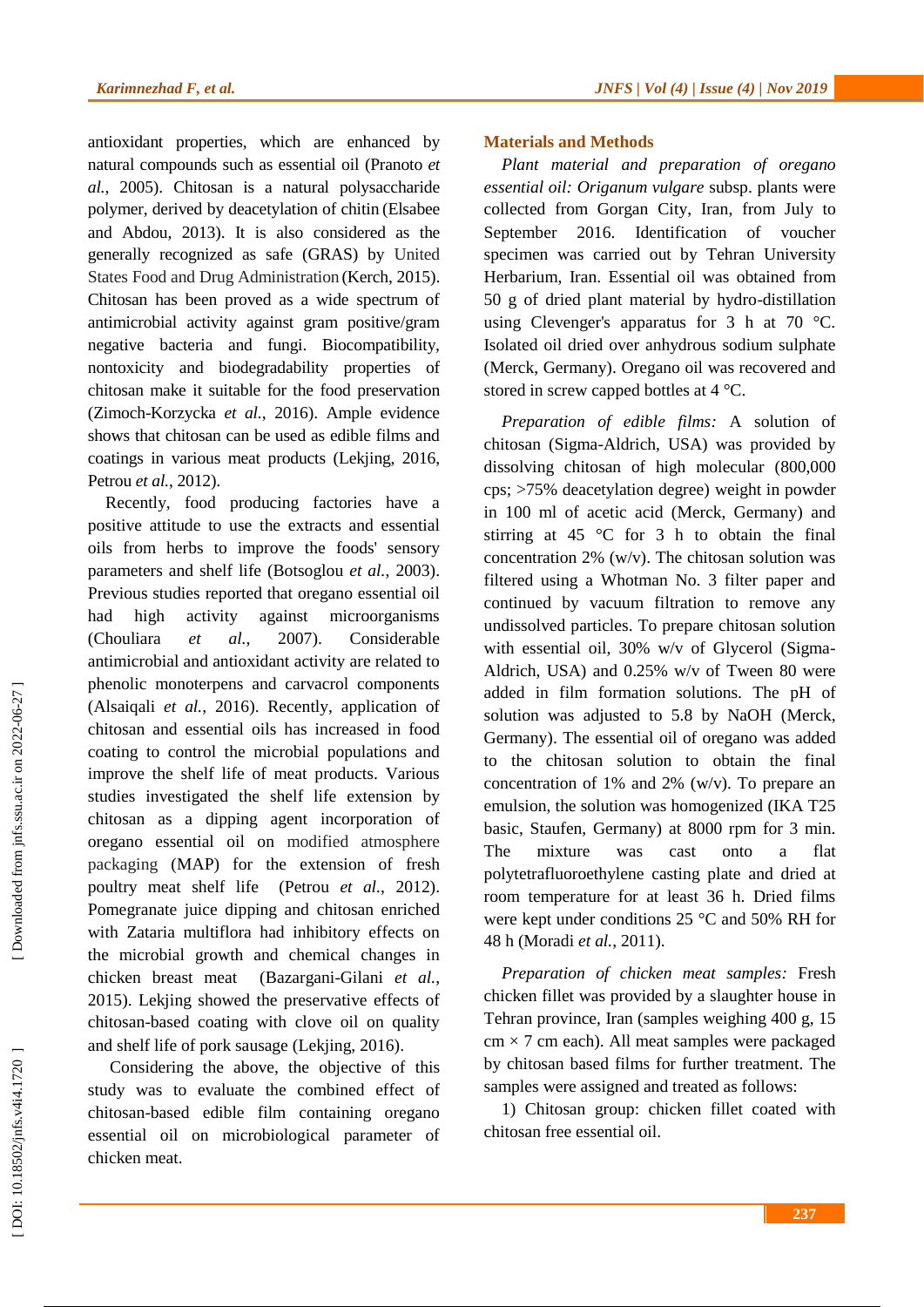2) & 3) Treated groups with oregano essential oil: chicken fillet coated with chitosan containing 1% and 2% concentrations of oregano, respectively.

4) Control group: Chicken fillet with no package .

All meat samples were kept at 4 °C for a period of 12 days. Sampling was carried out on 0, 3, 6, 9 , and 12 days of storage.

*Microbiological examinations :* Aerobic plate counts (APC), coliform counts (CC) , and total psychrophilic counts (TPC) were determined as follows: a 10% suspension of each sample was prepared by homogenizing in peptone water (Merck, Germany) using stomacher (IUL Instrument, Spain). Serial tenfold dilution was made from  $10^{-2}$  to  $10^{-6}$  in sterile peptone water diluent. Later, 0.1 ml of each dilution was inoculated into selective agar plates. Aerobic plate counts were determined by the spread -plate method using plate count agar (Merck, Germany) and incubated (Binder, Germany) at 37 °C for 24 h and 48 h (Association, 1992 ). Coliform counting was assessed on the basis of pour plate method; the sample was spread into Violet Red Bill agar (Merck, Germany) and incubated at  $35 \pm 2$  °C for 48 h. Suspected colonies were cultured into the Brilliant Green Broth (Merck, Germany) following the incubation at  $35 \pm 2$  °C for 24-48 h (Association, 1992 ). Furthermore, TPC was done similar to APC but the plates were incubated at 7 °C for 7 -10 days (Association, 1992 ). The counts were showed as log CFU/g.

*Data analysis :* All tests were done three times. Data were presented as mean  $\pm$  Standard Deviation (SD) and analyzed using SPSS (SPSS Inc, Chicago, IL. v. 22.0). Significance levels (*P*  < 0.05) were assessed by ANOVA and supplementary Tukey HSD tests.

### **Results**

*Changes in APC:* **Table 1** shows the number of chicken fillet APC in the control (untreated) and treated groups during the storage period for 12 days. The initial APC counts ranged from 3.91 to 8.32 log CFU/g and the counts increased in the control and treated groups throughout the storage time. The increase rate of aerobic bacteria counts in groups of chicken fillet treated with chitosan , with 1% oregano essential oil , as well as with chitosan and 2% oregano were significantly lower comparable to the control group. Statistically significant differences were observed for the APC of chicken fillet on 3, 6, 9 , and 12 days of storage period between the control and treated groups (two different concentrations of oregano essential oil).

*Changes in TPC :* **Table 2** shows the TPC rates of chicken fillet in the control and treated groups during the storage. The total psychrophilic counts ranged from  $4.2 \pm 0.13$  to  $8.65 \pm 0.28$  log CFU/g. We observed that the counts gradually increased the control and chitosan groups during the storage period. However, the increase levels were lower in the treated samples than the control sample. Statistically significant differences were observed for the TPC of chicken fillet between the control and treated groups across the entire storage period s.

*Changes in CC :* **Table 3** represents the coliform count of chitosan fillet in the control and treated groups during the storage period. The numbers of total coliform bacteria were in the range of 1.89  $\pm$ 0.1 to  $5.62 \pm 0.16$  log CFU/g and the count consistently increased in the control and treated groups throughout the storage duration. However, the rate of increase was slower for chicken fillet treated by chitosan enriched with 1% and 2% concentrations of oregano essential oil compared to the control group. In group of fillet chitosan treated with 2% oregano, CC decreased in days 3 and 9, while it increased in days 6 and 12 throughout the storage period. Since the CC levels increased gradually in the group treated with 1% essential oil. Statistically significant differences were observed in chicken fillet CC in days 3, 6, 9 , and 12 of storage between the control and treated groups.

Downloaded from jnfs.ssu.ac.ir on 2022-06-27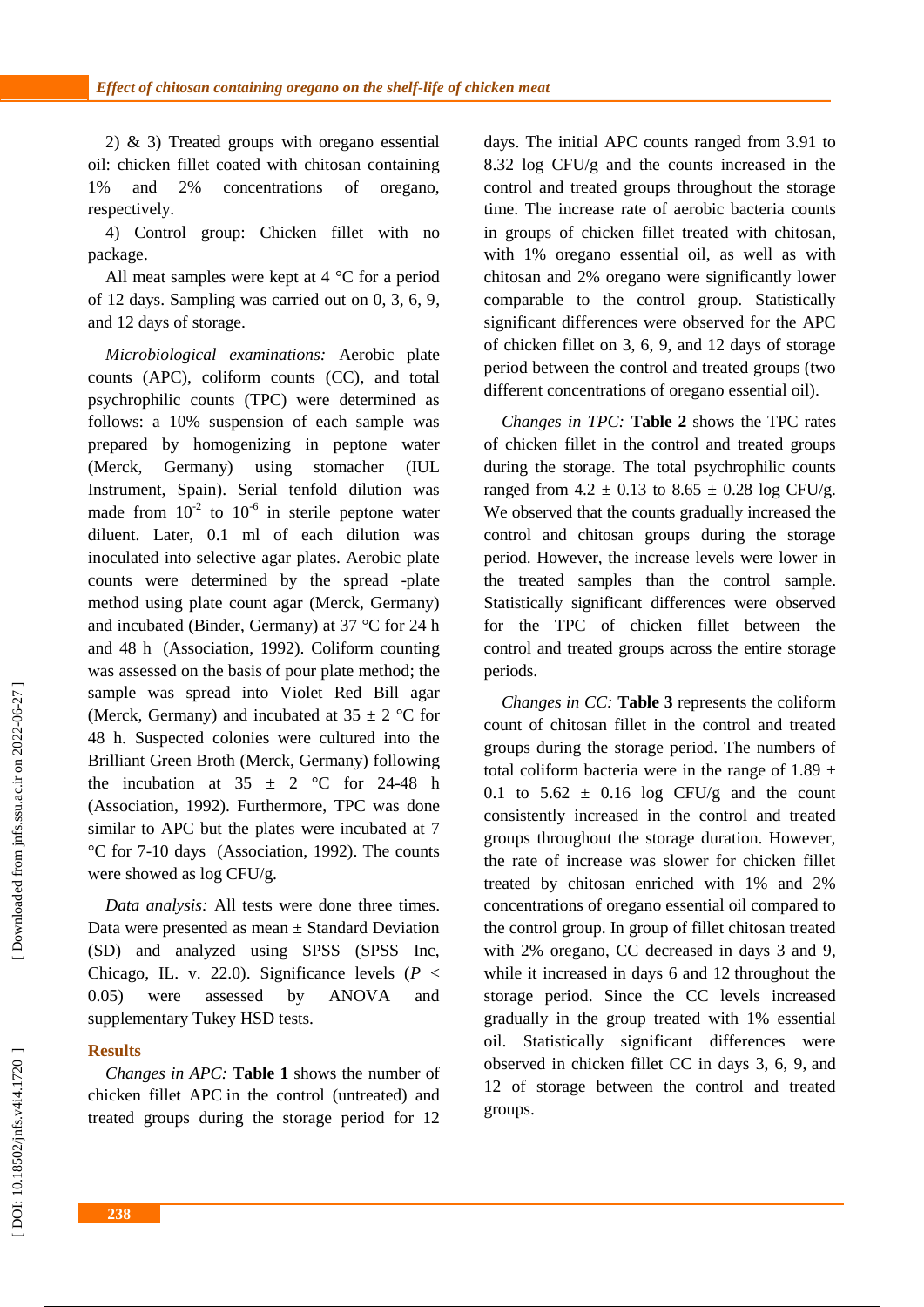| <b>Twore In Extract of contract chilliophii finite</b> , of expenses coordinate only<br>meat stored at $4^{\circ}$ C |                               |                                           |                                           |                                |  |  |  |
|----------------------------------------------------------------------------------------------------------------------|-------------------------------|-------------------------------------------|-------------------------------------------|--------------------------------|--|--|--|
| Day                                                                                                                  | <b>Control</b>                | Chitosan with 1%<br>oregano essential oil | Chitosan with 2%<br>oregano essential oil | <b>Chitosan</b>                |  |  |  |
| $\Omega$                                                                                                             | $4.22^* \pm 0.27$ Aa          | $3.98 \pm 0.12$ <sup>Aa</sup>             | $3.91 \pm 0.17$ Aa                        | $4.01 \pm 0.09$ Aa             |  |  |  |
|                                                                                                                      | $5.03 \pm 1.05$ Aab           | $4.24 \pm 0.17$ Bab                       | $4.02 \pm 0.10$ <sup>Ba</sup>             | $4.52 \pm 0.27$ <sup>ABb</sup> |  |  |  |
| 6                                                                                                                    | $6.16 \pm 0.42$ <sup>Ab</sup> | $4.23 \pm 0.05$ <sup>Bb</sup>             | $4.11 \pm 0.09$ <sup>Ba</sup>             | $5.21 \pm 0.24$ <sup>Cb</sup>  |  |  |  |
| 9                                                                                                                    | $6.95 \pm 0.9$ Abcd           | $4.9 \pm 0.07$ <sup>Bc</sup>              | $4.68 \pm 0.46$ <sup>Bab</sup>            | $6.17 \pm 0.17$ <sup>Cc</sup>  |  |  |  |
| 12                                                                                                                   | $8.32 \pm 0.26$ <sup>Ad</sup> | $6.18 \pm 0.13$ <sup>Bd</sup>             | $5.23 \pm 0.13$ <sup>Cb</sup>             | $7.34 \pm 0.18$ <sup>Dd</sup>  |  |  |  |

**Table 1**. Effect of edible chitosan film, oregano essential oil, and their combinationon APC of fresh chicken

a-d: means with different lowercase letters in the same column are significantly different  $(P < 0.05)$ , A-D: means with different capital letters in the same row are significantly different  $(P < 0.05)$ , \*: log CFU/g

**Table 2.** The effect of edible chitosan film, oregano essential oil, and their combination on TPC of fresh chicken meat stored at  $4^{\circ}$ C

| Day         | Control                       | Chitosan with 1\%<br>oregano essential oil | Chitosan with 2%<br>oregano essential oil | <b>Chitosan</b>               |
|-------------|-------------------------------|--------------------------------------------|-------------------------------------------|-------------------------------|
| $\Omega$    | $4.59^* \pm 0.20$ Aa          | $4.33 \pm 0.1$ <sup>BCa</sup>              | $4.20 \pm 0.13$ <sup>Ba</sup>             | $4.45 \pm 0.08$ ACa           |
| 3           | $5.21 \pm 0.23$ <sup>Ab</sup> | $4.45 \pm 0.15$ <sup>Ba</sup>              | $4.24 \pm 0.07$ Bac                       | $4.72 \pm 0.16$ Cab           |
| 6           | $6.68 \pm 0.19$ <sup>Ac</sup> | $4.71 \pm 0.20$ <sup>Bb</sup>              | $4.31 \pm 0.07$ Cab                       | $5.22 \pm 0.25$ <sup>Db</sup> |
| $\mathbf Q$ | $7.35 \pm 0.16$ <sup>Ad</sup> | $4.86 \pm 0.15$ <sup>Bc</sup>              | $4.53 \pm 0.13$ <sup>Cbc</sup>            | $6.48 \pm 0.27$ <sup>Dc</sup> |
| 12          | $8.65 \pm 0.28$ Ae            | $5.68 \pm 0.18$ <sup>Bd</sup>              | $5.12 \pm 0.12$ <sup>Cd</sup>             | $8.32 \pm 0.25$ <sup>Ad</sup> |

a-e: means with different lowercase letters in the same column are significantly different  $(P < 0.05)$ , A-D: means with different capital letters in the same row are significantly different  $(P < 0.05)$ , \*: log CFU/g

### **Table 3.** Effect of edible chitosan film, oregano essential oil, and their combinationon CC of fresh chicken meat stored at 4 °C

| Day      | <b>Control</b>                | Chitosan with 1\%<br>oregano essential oil | Chitosan with 2%<br>oregano essential oil | <b>Chitosan</b>               |
|----------|-------------------------------|--------------------------------------------|-------------------------------------------|-------------------------------|
| $\Omega$ | $2.14^* \pm 0.14^{\text{Aa}}$ | $1.89 \pm 0.10^{ \text{ Ba}}$              | $1.96 \pm 0.07^{Ba}$                      | $2.00 \pm 0.01$ ACa           |
| 3        | $3.00 \pm 0.11$ <sup>Ab</sup> | $2.08 \pm 0.08$ BCb                        | $1.78 \pm 0.42$ Babcd                     | $2.38 \pm 0.09$ <sup>Ca</sup> |
| 6        | $4.17 \pm 0.17$ <sup>Ac</sup> | $2.51 \pm 0.08$ <sup>Bc</sup>              | $2.65 \pm 0.04$ <sup>Bb</sup>             | $2.94 \pm 0.12^{\text{Cb}}$   |
| 9        | $4.18 \pm 0.16$ <sup>Ad</sup> | $2.95 \pm 0.13$ Bcd                        | $2.23 \pm 0.04$ <sup>Cc</sup>             | $3.69 \pm 0.19^{bb}$          |
| 12       | $5.62 \pm 0.16$ <sup>Ae</sup> | $3.01 \pm 0.07$ <sup>Bd</sup>              | $2.51 \pm 0.07$ <sup>Cd</sup>             | $4.97 \pm 0.11$ <sup>Dc</sup> |

a-e: means with different lowercase letters in the same column are significantly different  $(P < 0.05)$ , A-D: means with different capital letters in the same row are significantly different ( $P < 0.05$ ),  $*$ : log CFU/g

# **Discussion**

The present experiments showed that the combination of chitosan and oregano essential oil (1% and 2%) inhibited the growth of microbial populations. Application of chitosan film including 2% concentration of oregano ha d the most antimicrobial effect on chicken fillet. The films reduce d the APC, TPC , and CC , which it has the potential to preserv e chicken fillet. Similarly, Petrou et al . revealed that chicken breast meat treated with chitosan 1.5% w/v and oregano oil 0.25% v/w under MAP had the most effective results regarding the TPC growth suppression with a shelf life of 14 days (Petrou *et al.*, 2012 ). In other studies, Chouliara et al. demonstrated that incorporation of MAP and oregano essential oil 1% had a stronger preservative effect on suppression of the microflora in chicken breast meat with concentration of 0.1% oregano oil (Chouliara *et*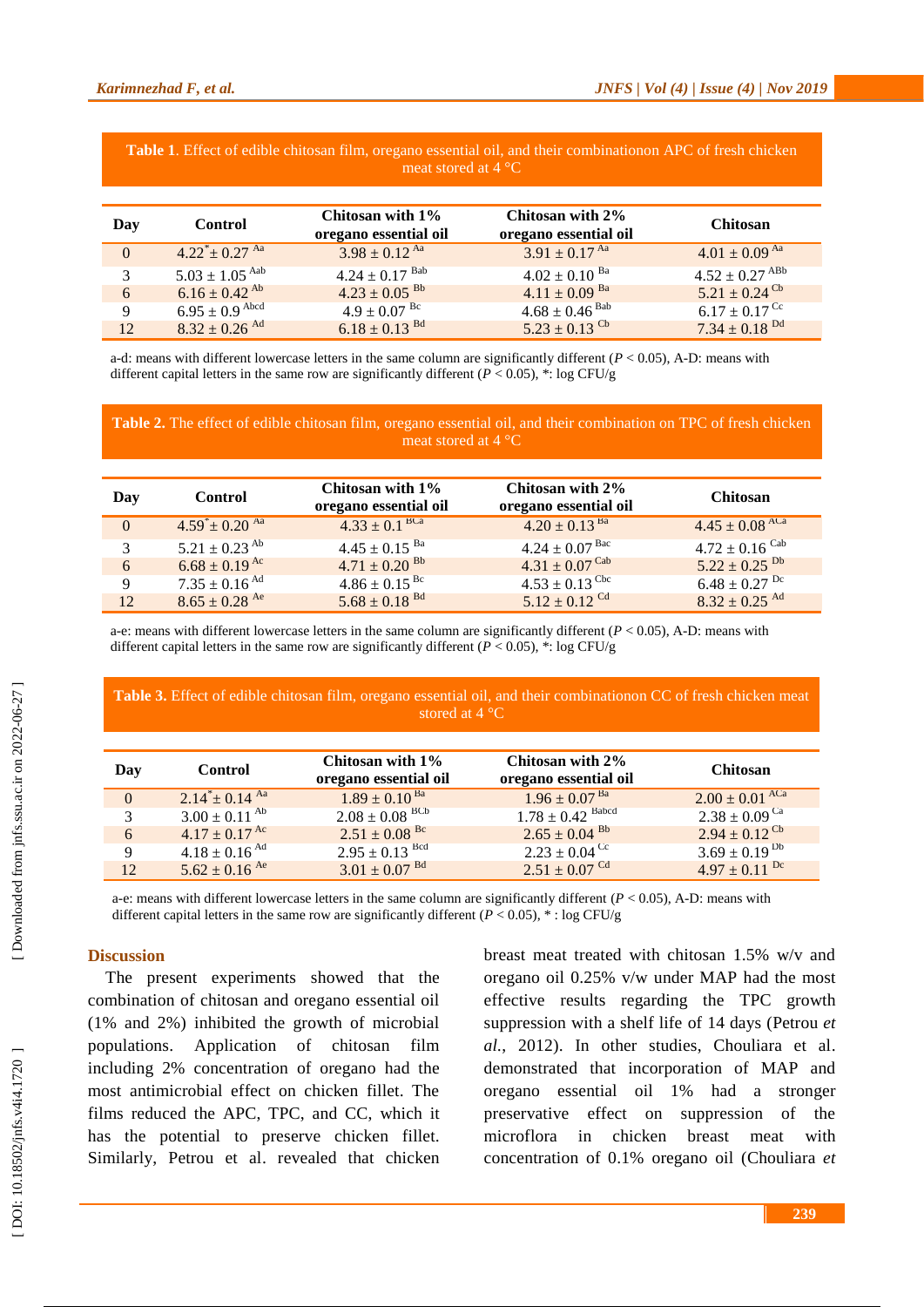*al.*, 2007 ). Petrou et al. reported that combination of chitosan and oregano into chicken breast meat samples reduced the numbers of TVC by 3 -4 log CFU/g compared to the control group (Petrou *et al.*, 2012 ). Therefore, these results are in agreement with our study , which showed that application of an essential oil (containing oregano 1% and 2%) with chitosan film in the chicken fillet decreased the levels of APC by 2.14 and 3.09 , respectively. Likewise , our results are in agreement with those of Tsigarida , et al., who reported reduction of TVC in beef meat fillet by 2-3 log CFU/g when oregano essential oil was added at the concentration of 0.8% (Tsigarida *et al.*, 2000 ) . Lekjing indicated that coating with a mixture of 2% chitosan and 1.5% clove oil showed the most effective results in inhibiting the TVC growth for 25 days of pork sausage storage (Lekjing, 2016). In another study, Georgantelis et al. demonstrated that incorporation of rosemary extract and chitosan reduced the TVC by 1 -2 log CFU/g on fresh pork sausage (Georgantelis *et al.*, 2007 ) .

Beverya et al. indicated that acetic acid and lactic acid chitosan coatings could be used to control *L.monocytogenes* on ready- to - eat roast beef. They revealed that chitosan coatings had less effectiveness in reducing *L. monocytogenes* compared to chitosan coating enriched with acetic acid and lactic acid (Beverlya *et al.*, 2008 ). In the present study, the chitosan -based edible film with oregano essential oil was more effective than the chitosan alone in controlling the microbial loads in chicken fillet. Zivanovic et al. reported that addition of oregano essential oil into the chitosan film decreased the numbers of *L. monocytogenes* and  $E.$   $\text{coli}$  by  $3.6 - 4$  and  $3$  logs CFU/g, respectively. However, pure chitosan films reduced *L. monocytogenes* by 2 logs CFU/g (Zivanovic *et al.*, 2005). In our study, chitosan with oregano essential oil had higher antimicrobial effects than chitosan applied alone. Combination of chitosan with 1% and 2% concentrations of oregano essential oil reduced the TPC by 2.97 and 3.53 logs CFU/g, respectively. The counts of coliform bacteria

decreased by 2.61 and 3.11 log CFU/g in the chicken fillet samples treated with chitosan and essential oil containing 1% and 2% oregano, respectively. This is in agreement with the results of a study by Chouliara et al. , who reported that use of MAP and oregano oil had a strong effect on suppression of *Enterobacteriacea*. Moreover, MAP and oregano oil 0.1% reduced the *Enterobacteriacea* counts up to 1.8 log CFU/g, while MAP and oregano oil 1% reduced the *Enterobacteriacea* counts more than 6 log CFU/g (Chouliara *et al.*, 2007). These results can be attributed to the inhibitory effect of the combined antimicrobials containing chitosan and oregano essential oil. Chitosan shows a broad spectrum antimicrobial activity against the microorganisms. It act s by changing the permeability of membrane wall that lead s to the internal osmosis imbalance, intracellular electrolytes leakage, and finally cause s cell death. As a result of chitosan bounding with microbial DNA and peptidoglycan hydrolysis , chelating metals are exhibited as other mechanisms for antimicrobial effects of chitosan (Goy *et al.*, 2009 ). The antibacterial action of oregano includes disturbance of the cytoplasmic membrane, disruption of the protein motive force, electron flow, and active transport , as well as coagulation of the cell content (Burt, 2004 ) .

# **Conclusion**

Results of the present study demonstrate d that combination of both chitosan and oregano essential oil inhibited the microbial growth on chicken fillet **.** Chitosan film containing oregano oil 2% had the best effect on chicken fillet shelf life during 12 days of storage at refrigerator.

The investigation s of physicochemical and sensory parameters of coated chicken fillet can be considered for further studies.

### **Acknowledgements**

The author thanks the staffs of the Food Science and Technology and Medicinal Plants Research Centers in Islamic Azad University, Science and Research Branch, Tehran, Iran , for their important technical supports.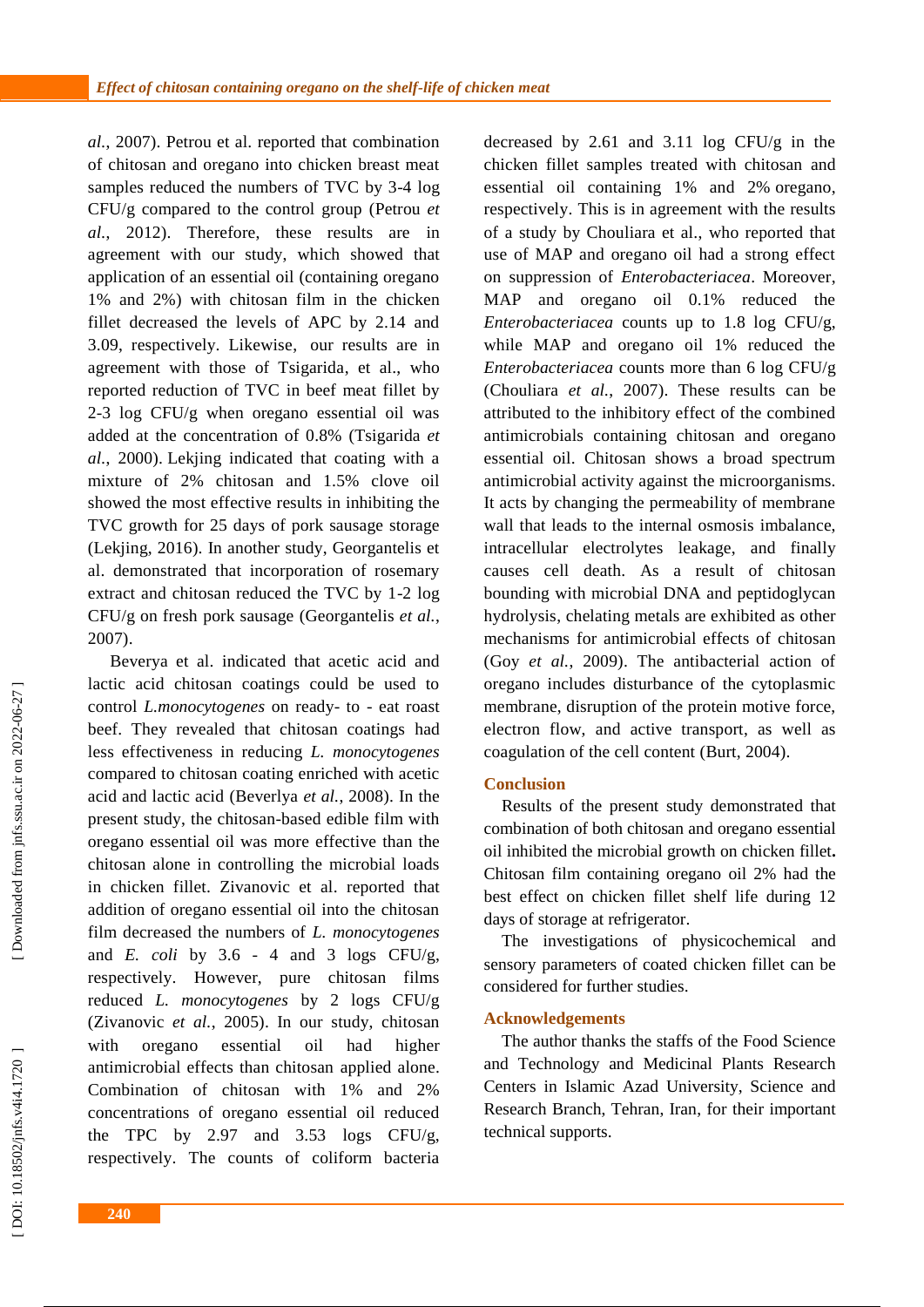# **Authors' contribution**

All authors contributed to design, data gathering and analysis and the final version of the

# **References**

- **Alsaiqali M, El -Shibiny A, Adel M, Abdel - Samie M & Ghoneim S** 2016. Use of Some Essential Oils as Antimicrobial Agents to Control Pathogenic Bacteria in Beef Burger. *World Journal of Dairy & Food Sciences.* **11 (1)**: 109 - 120.
- **Association APH** 1992. Compendium of Methods for the Microbiological Examination of Foods 3rd Edition APHA Inc. *Washington DC. Retrieved Dec.* **27**: 2013.
- **Bazargani -Gilani B, Aliakbarlu J & Tajik H**  2015. Effect of pomegranate juice dipping and chitosan coating enriched with Zataria multiflora Boiss essential oil on the shelf-life of chicken meat during refrigerated storage. *Innovative food science & emerging technologies.* **29**: 280 - 287.
- **Beverlya RL, Janes ME, Prinyawiwatkula W &**  No HK 2008. Edible chitosan films on ready-toeat roast beef for the control of Listeria monocytogenes. *Food microbiology.* **25 (3)**: 534 - 537.
- **Bohlmann GM** 2005. General characteristics, processability, industrial applications and market evolution of biodegradable polymers.
- **Botsoglou N, Grigoropoulou S, Botsoglou E, Govaris A & Papageorgiou G** 2003. The effects of dietary oregano essential oil and α -tocopheryl acetate on lipid oxidation in raw and cooked turkey during refrigerated storage. *Meat science.* **65 (3)**: 1193 -1200.
- **Burt S** 2004. Essential oils: their antibacterial properties and potential applications in foods —a review. *International journal of food microbiology.* **94 (3)**: 223 -253.
- **Chouliara E, Karatapanis A, Savvaidis I & Kontominas M** 2007. Combined effect of oregano essential oil and modified atmosphere packaging on shelf-life extension of fresh chicken breast meat, stored at 4 C. *Food microbiology.* **24 (6)**: 607 -617.

manuscript.

# **Conflict of interest**

There is not any conflict of interest.

- **de Azeredo HM** 2013. Antimicrobial nanostructures in food packaging. *Trends in food science & technology.* **30 (1)**: 56 -69.
- **Dutta P, Tripathi S, Mehrotra G & Dutta J**  2009. Perspectives for chitosan based antimicrobial films in food applications. *Food chemistry.* **114 (4)**: 1173 -1182.
- **Elsabee MZ & Abdou ES** 2013. Chitosan based edible films and coatings: A review. *Materials Science and Engineering: C.* **33 (4)**: 1819 -1841.
- **Georgantelis D, Ambrosiadis I, Katikou P, Blekas G & Georgakis SA** 2007. Effect of rosemary extract, chitosan and α -tocopherol on microbiological parameters and lipid oxidation of fresh pork sausages stored at 4 C. *Meat science.* **76 (1)**: 172 -181.
- **Goy RC, Britto Dd & Assis OB** 2009. A review of the antimicrobial activity of chitosan. *Polímeros.* **19 (3)**: 241 -247.
- **Kerch G** 2015. The potential of chitosan and its derivatives in prevention and treatment of agerelated diseases. *Marine drugs.* **13 (4)**: 2158 - 2182.
- **Lekjing S** 2016. A chitosan -based coating with or without clove oil extends the shelf life of cooked pork sausages in refrigerated storage. *Meat science.* **111**: 192 -197.
- **Moradi M, Tajik H, Razavi Rohani SM & Oromiehie AR** 2011. Effectiveness of Zataria multiflora Boiss essential oil and grape seed extract impregnated chitosan film on ready- toeat mortadella ‐ type sausages during refrigerated storage. *Journal of the science of food and agriculture.* **91 (15)**: 2850 -2857.
- **Petrou S, Tsiraki M, Giatrakou V & Savvaidis I**  2012. Chitosan dipping or oregano oil treatments, singly or combined on modified atmosphere packaged chicken breast meat. *International journal of food microbiology.* **156 (3)**: 264 -271.
- **Pranoto Y, Salokhe VM & Rakshit SK** 2005. Physical and antibacte rial properties of alginate-